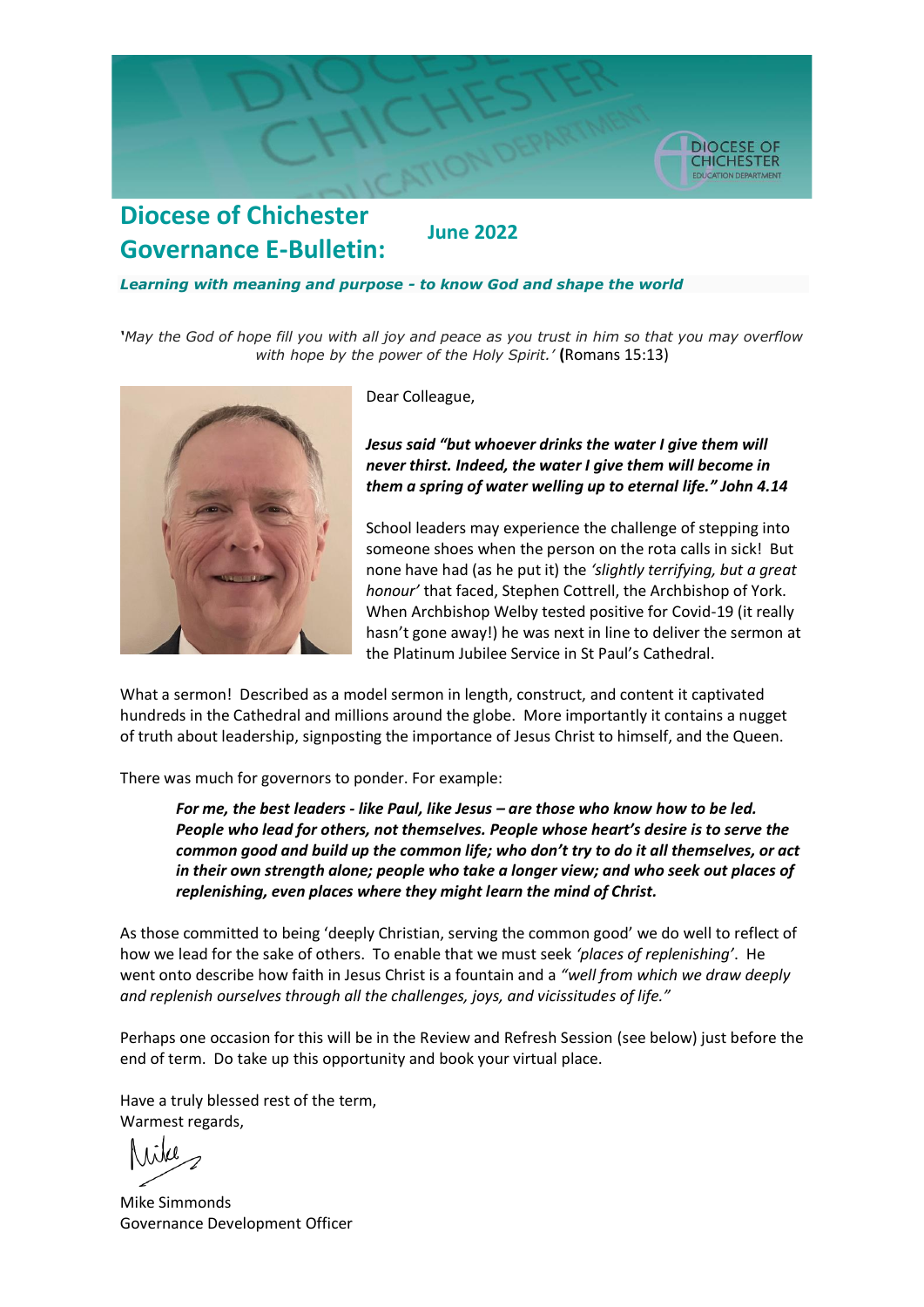**In this Goverance E-bulletin**

- **Review and Refresh: 5th July**
- **[Virtual Conference 28 Sept.](#page-1-0)**
- **[Making Sense of Church School](#page-2-0)  [Governance](#page-2-0)**
- **[Podcast coming in the Autumn](#page-3-0)**
- **[Liverpool Hope Course](#page-3-1)**



### **Tuesday 5 July 15.30-17.00**

Before the end of the academic year review your role as a governor and refresh your understanding in preparation for the next year with others! A time to meet, share experiences, learn from each other, and be inspired in your roles. This will now be on Zoom. Book your place today! For ALL Governors of Chichester Diocese CofE Schools [Click here to book](https://www.eventbrite.co.uk/e/review-and-refresh-tickets-227683325957?aff=ebdsoporgprofile)

# **WHAT'S NEXT?**

## **PLANS FROM SEPTEMBER 2022**



<span id="page-1-0"></span>We are delighted to announce that Bishop Martin, the Bishop of Chichester, will open the conference.

During the hour we will explore key issues facing governors and bring specific support ideas from Mike Simmonds and other members of the Diocesan Education Team

Closing the conference will be **Paul Kerensa,** British Comedy Award-winning cowriter BBC's Miranda, Not Going Out, Top Gear, ITV's Royal Variety, C4's TFI Friday etc

For ALL governors in the Diocese of Chichester including non-foundation governors.

**Join governors from across the Diocese for an hour at the start of the new year. Not to be missed!** [Book all your board in!](https://www.eventbrite.co.uk/e/diocese-of-chichester-governors-conference-tickets-368115141297)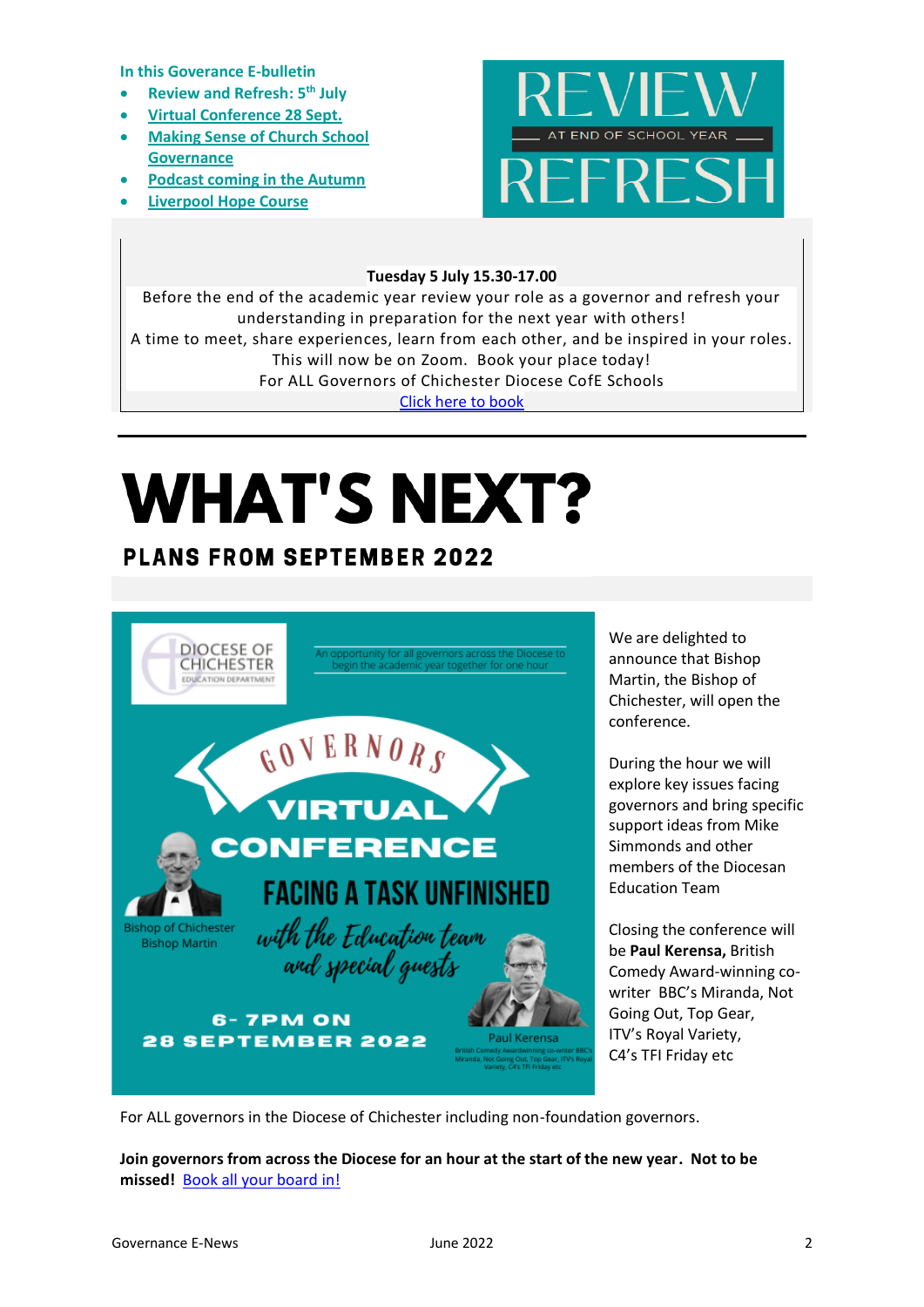

<span id="page-2-0"></span>New to Church School Governance? Needing to refresh your understanding?

As a Foundation Governor, you signed you would undertake such a course. All governors are welcome to enrol on this course.

This autumn a more in-depth course is available which will include three sessions with some additional activities to help the learning.

Session 1: Church Schools: Vision, history, and theology Session 2: Governors: Called, Connected and Committed Session 3: Partnerships: Church, Community, and your Head Teacher

To pass this course and receive a certificate it will be essential that there is attendance at all three sessions and complete the few short activities on our easy-to-use Learning Platform.

For expression of interest email: [schools@chichester.anglican.org](mailto:schools@chichester.anglican.org) Bookings open in July.

Coming in the autumn term

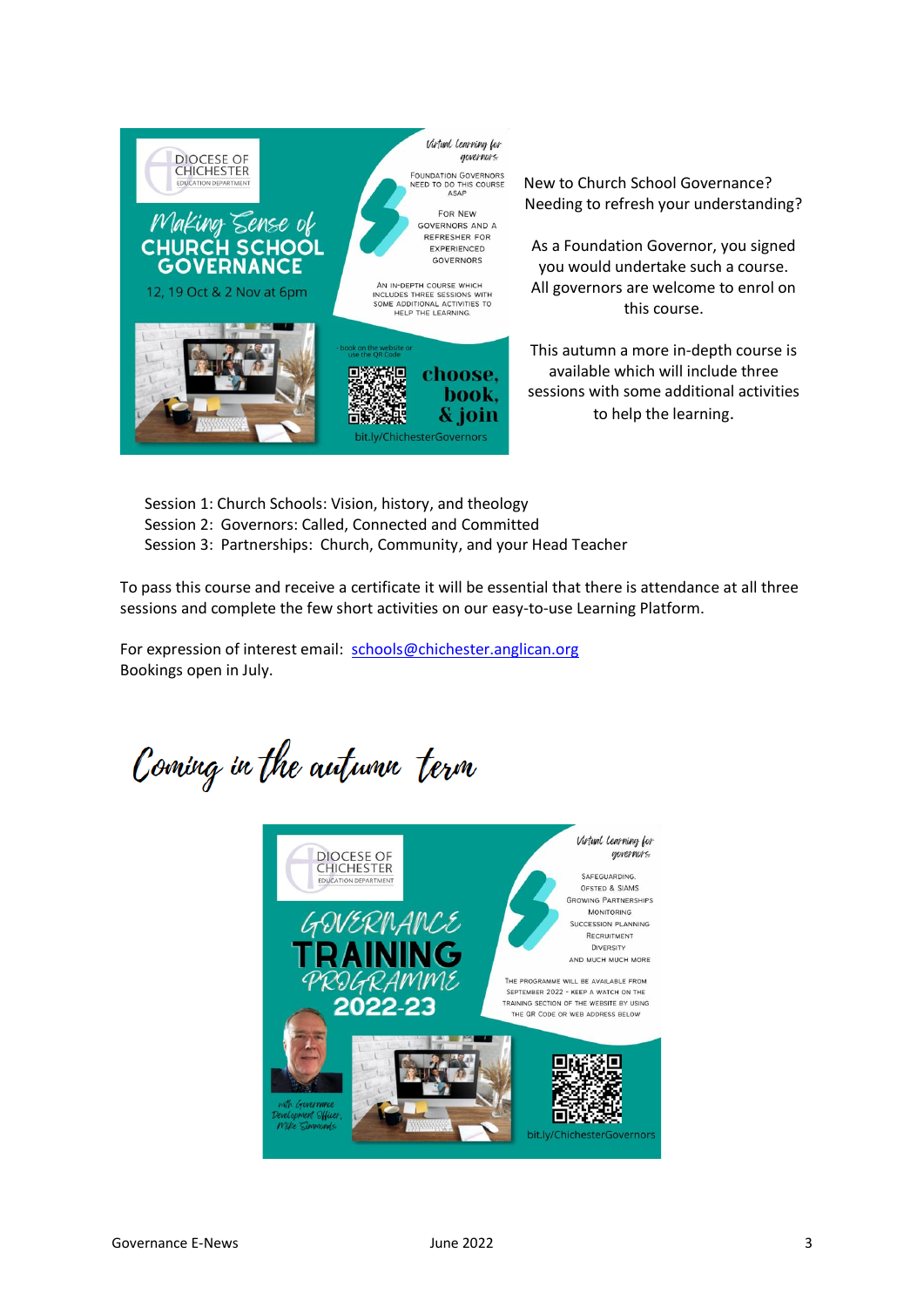A full programme of governance training events for the Autumn term will be launched in the next few weeks. For a preview you can see the entire plan by [clicking here](https://cofechichestereducation.contentfiles.net/media/documents/document/2022/06/2022-23_Draft_Governor_Training.pdf) and then why not 'save the date' in your calendar for those you might book a place on when bookings open.

<span id="page-3-0"></span>Look out too for details of the all-new Governance Podcast coming in the Autumn term on the platform of your choice.





## **Church School Governance Online Training Programme (CSGTP) Improving Church School Governance**

<span id="page-3-1"></span>Duration: 6 months | Delivery: Online | Start date: January 2023

Would you be interested in pursuing a more in-depth course on the successful Church School Governance Course run by Liverpool Hope University? We have an opportunity to develop a cohort of students in the Diocese next Spring. This will enable participation in the online course and engagement with colleagues from across the Diocese supported by our Governance Officer, Mike Simmonds.

The course is suitable for new and experienced governors, trustees and anyone involved in Church school governance. Any questions please do contact Mike Simmonds.

Margaret from our Diocese has just completed this year's course and says:

*"Transformational, life changing, challenging and inspirational, is how I would describe this Church School course for Governors. It has the power to turn all your current thoughts inside out and gives one a whole new perspective on how to view governance in a Church School context, and I feel better equipped to carry out my role. This is done through many different ways, all rooted in a Biblical context, via a consideration of the raison d'etre of Church Schools and the importance of education within them, the values of wisdom, hope, dignity and community, to one's own role, types of leadership and accountability. Invaluable and enjoyable."*

**Click here to access a flyer. Or go to the Hope website by [clicking here.](https://www.hope.ac.uk/postgraduate/postgraduatecourses/churchschoolgovernancetrainingprogrammeonline/)**